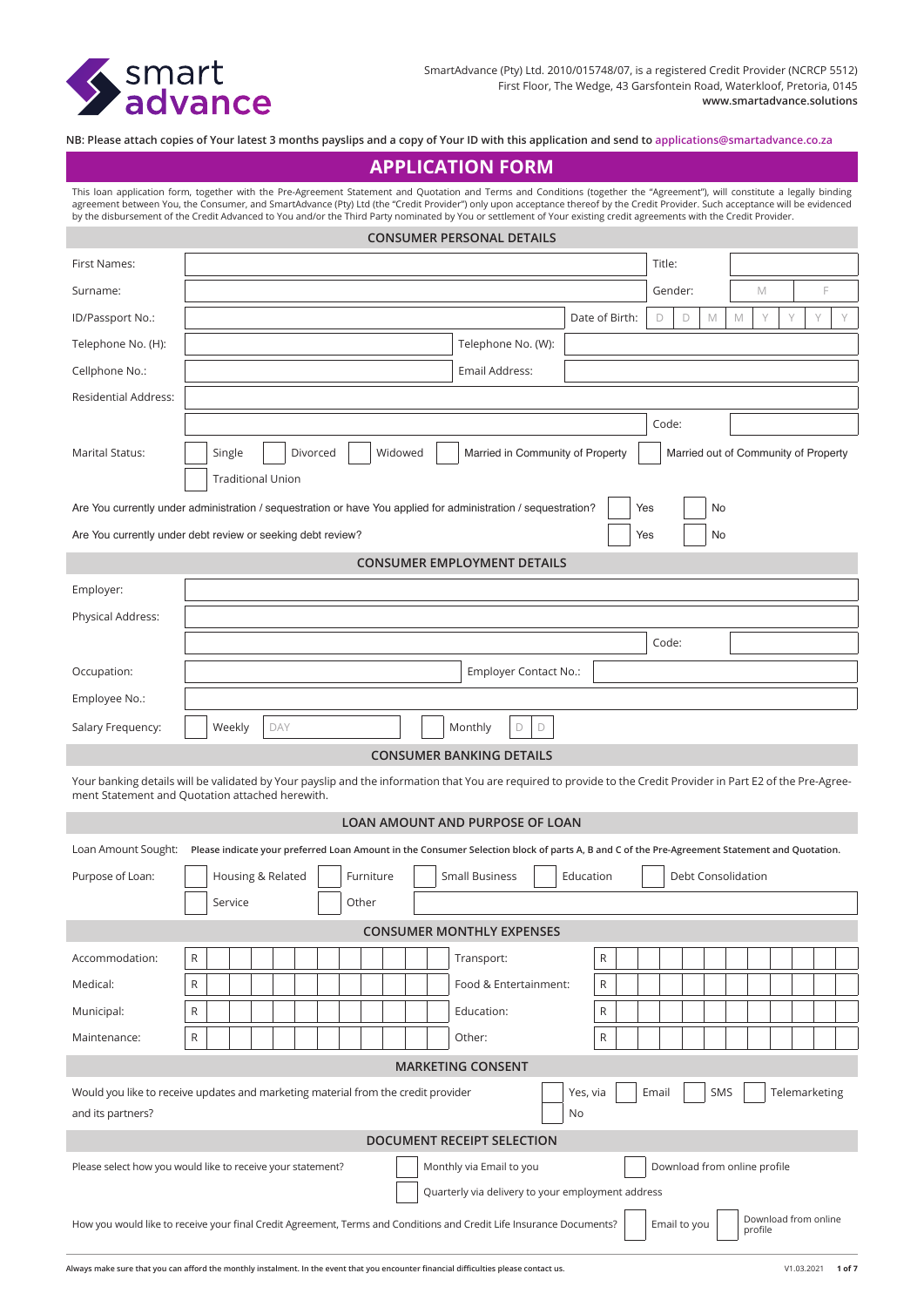# **CREDIT LIFE INSURANCE**

As a condition for the approval of the loan, You are required to have credit life insurance cover until the loan is settled in full.

You can choose to obtain a credit life insurance policy from NiftyCover (Pty) Ltd ("NiftyCover"), an affiliate of the Credit Provider. NiftyCover is a registered financial services provider with FSP No. 43574. The policy offered by NiftyCover is underwritten by Guardrisk Life Limited, a licensed life insurer in terms of the Insurance Act and an Authorised Financial Services Provider (FSP No 76) ("The Insurer") and provides for the following benefits: Death and Permanent Disability: An amount equal to, but not exceeding, the Outstanding loan amount will be paid to the Credit Provider. Retrenchment and Temporary Disability: An amount equal to Your monthly instalment under the Credit Agreement will be paid to the Credit Provider: i) for a period of 12 (twelve) months; or (ii) for the remaining repayment period of the Credit Agreement; or (iii) until You are able to earn an income or are no longer unemployed or disabled. The Benefit is payable for whichever is the shorter period. The amounts disclosed in the remainder of this Agreement include the cost of the credit life insurance cover offered by NiftyCover.

You may also choose to provide proof of existing insurance cover, which must cover the same minimum insurable events as the policy offered by NiftyCover. If You choose this option, the Credit Provider will not be able to process Your loan application, with a possible delay of up to 5 (five) days, until You have supplied the Credit Provider with proof of the alternative policy (together with NCR Forms 22 and 23 – which will be provided to You upon request), the benefits of which must be ceded to the Credit Provider, who must accept such cession. If You choose to provide proof of existing cover, please send the full policy document to **info@niftycover.co.za**

| Select NiftyCover Credit Life Insurance Policy. I have received and accept the term and conditions of the NiftyCover credit life policy.                                                                                                                                                                                                                                                                                                                                                                                                                                                                                              | Provide Proof of Existing Cover |
|---------------------------------------------------------------------------------------------------------------------------------------------------------------------------------------------------------------------------------------------------------------------------------------------------------------------------------------------------------------------------------------------------------------------------------------------------------------------------------------------------------------------------------------------------------------------------------------------------------------------------------------|---------------------------------|
| <b>DECLARATION SIGNATURE</b>                                                                                                                                                                                                                                                                                                                                                                                                                                                                                                                                                                                                          |                                 |
| You, the undersigned Consumer, hereby agree that:<br>. All of the information provided in and as a part of this Application is true and correct.<br>. You have not been sequestrated in the last 10 years, nor have You reached any compromise with Your creditors or been declared insolvent during such time.<br>. You have not taken up any further credit other than that which already existed at the time You applied for this loan.<br>. You are fully aware of the terms and conditions of this Agreement which have been provided to You and which can also be obtained from www.smartadvance.solutions or<br>your employer. |                                 |

- You consent to the Credit Provider and its various affiliates and service providers, making enquiries about Your credit record with any credit bureau, institution, person etc. to assess Your application and/or to confirm and or verify personal information provided by Yourself, and carrying out identity and fraud prevention checks and to share information with relevant organizations and service providers.
- You consent to the Credit Provider providing credit reference agencies with regular updates about the conduct of Your accounts, including any failure to meet the agreed terms and conditions.
- The Credit Provider, its various affiliates, service providers and partners may process and further process any information provided by you or on your behalf, which includes the receipt, storage and usage of such personal information. You consent that your personal information may be used for marketing purposes and waive the right to be notified whenever your information is used or processed.
- The person who assisted You with the completion of any part of the Agreement, which included reference to credit insurance may not be authorised to provide any financial advice. Should You require any information on the NiftyCover Credit Life Insurance Policy or require financial advice, please contact us on info@niftycover.co.za
- You fully understand and agree that the Credit Provider has the right to decline Your Application and that Your Application is only finally approved when the Credit Advanced is paid to You and/or a third party nominated by You.
- If Your application is declined because You do not qualify for the Loan Amount that You selected, You may re-apply.
- If You do not declare any monthly expenses, or those that You declare are lower than the Minimum Expense Norms Table contained in the Regulations to the National Credit Act, the Credit Provider will utilise the Minimum Expense Norms Table.
- You confirm that, should the Credit Provider grant a loan to You, this Application together with the Pre-Agreement Statement and Quotation and Terms and Conditions constitute a binding agreement and further confirm that You have read and understand Your rights and obligations as set out therein.

| <b>STATE</b><br>$\sim$ | $\sim$<br>$\sim$ | 1 N.A<br>$\cdots$ | $\cdots$ |  |  | - -<br>101 | ה ורי<br>-120 |
|------------------------|------------------|-------------------|----------|--|--|------------|---------------|
|                        |                  |                   |          |  |  |            |               |

**Remember: For the Credit Provider to consider Your application and proceed with granting the loan, please supply us with:**

**First Time Applicants: Returning Applicants:**

- A copy of Your Identity Document (RSA Citizens) or Passport (Foreign Nationals) A copy of Your latest 3 months payslips
- A copy of Your latest 3 months payslips

# **THIRD PARTY PAYMENT DETAILS**

# **PAYMENTS TO EDUCATIONAL INSTITUTIONS**

Please only complete this section if the Purpose of Your loan is for the Credit Provider to make payment of the whole or a portion of the Credit **Advanced to an Educational Institution.**

| Account Holder:                                                         |  |                 |  |  |  |  |
|-------------------------------------------------------------------------|--|-----------------|--|--|--|--|
| Account Number:                                                         |  | Bank Name:      |  |  |  |  |
| Type of Account:                                                        |  | Branch Code:    |  |  |  |  |
| Branch:                                                                 |  | Invoice Number: |  |  |  |  |
| Please ensure that a copy of the invoice is attached to this agreement. |  |                 |  |  |  |  |

You understand that, if a third party will be paid with the proceeds of the loan applied for, You will only receive the remaining balance of the Credit Advanced (if any) via electronic funds transfer to Your nominated bank account.

Take notice further that the Credit Provider shall not be responsible for any error or omission regarding the aforementioned account details. It shall remain your responsibility to provide the Credit Provider with the correct bank account details and to verify such details against the identity of the intended recipient.

| I | × | ×<br>. . | × |
|---|---|----------|---|

Date: D D M M Y Y Y Y Signature: Place: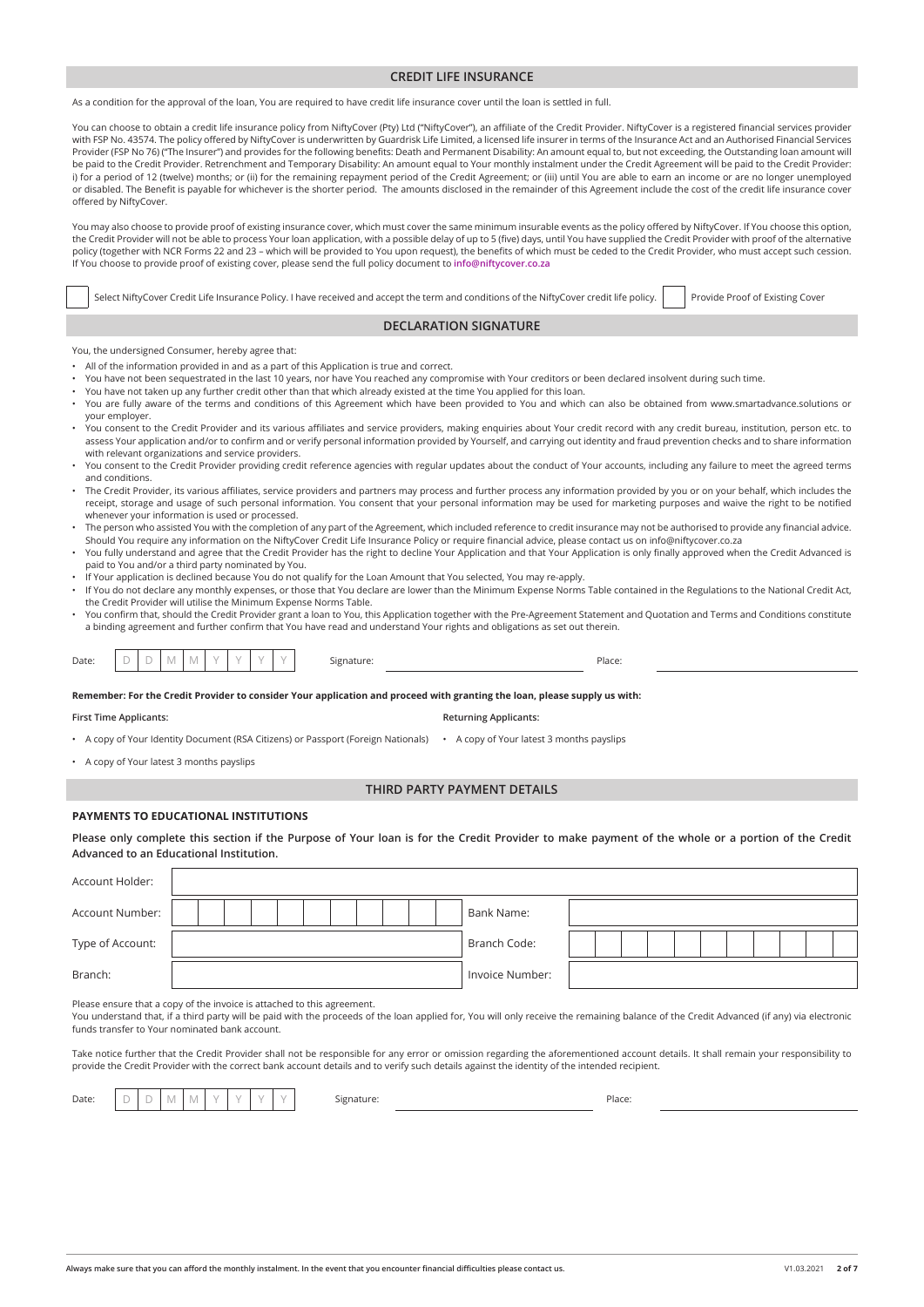# **PRE-AGREEMENT STATEMENT AND QUOTATION FOR SMALL AND INTERMEDIATE CREDIT AGREEMENTS as contemplated in terms of section 92 of the National Credit Act 34 of 2005 ("NCA")**

| <b>CREDIT PROVIDER</b>          |                                                                            |                             |                                       |  |  |  |  |
|---------------------------------|----------------------------------------------------------------------------|-----------------------------|---------------------------------------|--|--|--|--|
| Name:                           | SmartAdvance (Pty) Ltd                                                     | <b>Registration Number:</b> | 2010/015748/07                        |  |  |  |  |
| <b>NCR Registration Number:</b> | <b>NCRCP 5512</b>                                                          | VAT Registration Number:    | 4700260179                            |  |  |  |  |
| <b>Physical Address:</b>        | First Floor, The Wedge, 43 Garsfontein Road,<br>Waterkloof, Pretoria, 0145 | Postal Address:             | P.O. Box 39660, Garsfontein East 0060 |  |  |  |  |
| Contact Number:                 | 012 045 0606                                                               | Email Address:              | applications@smartadvance.co.za       |  |  |  |  |
| <b>CONSUMER</b>                 |                                                                            |                             |                                       |  |  |  |  |
| Full Name:                      |                                                                            |                             |                                       |  |  |  |  |
| ID/Passport No.:                |                                                                            |                             |                                       |  |  |  |  |

Whose full and further details appear in the Application Form attached herewith.

# **AGREEMENT REFERENCE**

Your Agreement Reference No. will be communicated to You upon acceptance of this Agreement by the Credit Provider.

|           | <b>Part A: Amount Advanced</b> |          | <b>Part B: Instalment Pavable</b> |             |             |         |           |            | Part C: Cost & Interest Rates |                   |               |                      |          |          |
|-----------|--------------------------------|----------|-----------------------------------|-------------|-------------|---------|-----------|------------|-------------------------------|-------------------|---------------|----------------------|----------|----------|
| Credit    | One off                        | Total    | Monthly                           | Monthly     | Number of   | Term in | Payment   | Total      | Total                         | <b>Total Cost</b> | Total         | Total of all         | Credit   | Monthly  |
| Advanced/ | Initiation                     | Amount   | Service Fee                       | Credit Life | Instalments | Months  | Frequency | Instalment | Cost of                       | of Interest       | Interest Fees | Instalments/         | Cost     | Interest |
| Principle | Fee (incl.                     | Financed | (incl.VAT)                        | Insurance   |             |         |           |            | Credit Life                   |                   | & Credit Life | <b>Total Cost of</b> | Multiple | Rate (%) |
| Debt      | VAT)                           |          |                                   | Premium     |             |         |           |            | Insurance                     |                   | Insurance     | Credit               |          |          |

Please refer to the last page of the Pre-Agreement Statement and Quotation to see the loan selections available to You. Please select an option by placing Your initial in the row that best suits your personal circumstances.

# **PART D: INSURANCE ARRANGED BY CREDIT PROVIDER AND INSURANCE DISCLOSURE (NCR FORM 21)**

**Credit Life Insurance Premium: The actual Monthly Premium is disclosed in Part B of the Pre-Agreement Statement and Quotation.**

By signing this Agreement, You elect to maintain the credit life insurance cover proposed by the Credit Provider, in terms of the NiftyCover Term Credit Life Insurance Policy, underwritten by Guardrisk Life Limited ("the Insurer"). In terms of section 106(5)(b) of the NCA, the purchase of the insurance policy proposed by the Credit Provider to You accrues the following:

- Total cost of the Credit Life Insurance for which You are liable has been disclosed in Part C of this Agreement.
- The additional fees, commission, remuneration or benefit payable in relation to the Credit Life Insurance policy are: 3.25% intermediary services fee and 9% binder fee of the monthly premium collected.
- The Credit Provider may charge a maximum rate of R4.50 per R1 000.00 of the credit advanced. The actual monthly premium amount has been disclosed in Part B of this Agreement.

You may substitute the NiftyCover Credit Life Insurance policy proposed for one of Your own choice, subject to the terms and conditions, and provided the cover and value is similar to the NiftyCover Credit Life Insurance policy proposed and the policy is ceded to the Credit Provider.

# **PART E: REPAYMENT ARRANGEMENTS**

| Method of Payment:                         | Payroll deduction*                                                                                                                                             |
|--------------------------------------------|----------------------------------------------------------------------------------------------------------------------------------------------------------------|
| Total Monthly, Weekly/Biweekly Instalment: | Disclosed in Part B of this Agreement.                                                                                                                         |
| Date of First Instalment Payment:          | Your first pay day following disbursement of the Credit Advanced, alternatively (30) (7) (14) calendar days after such disbursement,<br>whichever comes first. |
| Date of Last Payment:                      | The day on which You fully settle all Your obligations to the Credit Provider.                                                                                 |
|                                            |                                                                                                                                                                |

The quoted first and last payment dates will be subject to change by the Credit Provider if –

- the Consumer's salary payment date differs from the dates quoted; or
- the Consumer varies or defaults on any repayment.

\* Repayments will be made monthly, weekly or bi-weekly either by means of direct salary deduction from Your employer's payroll or direct debit order, on the specified date, being the date on which You receive Your remuneration. Should Your remuneration date change or should your employment status change You are required to inform the Credit Provider as soon as possible and before payment falls due, to enable the Credit Provider to adjust the repayment date and/or method of deduction accordingly.

## **PART E1: Payroll Deduction Authorisation in terms of Section 34 (1) and (4) of the Basic Conditions of Employment Act No 75 of 1997**

- i. You irrevocably instruct Your employer to deduct the total repayable amount or in the event of your resignation or termination for reasons other than those covered by the credit life insurance, the installment amount from Your salary and to pay these amounts to the Credit Provider on the date of payment of Your renumeration until the full amount has been paid. You hereby instruct Your employer that unless all amounts owing in terms of the agreement between You and the Credit Provider have been paid in full, this instruction may only be cancelled after You have obtained the written consent of the Credit Provider.
- You permit the Credit Provider to disclose the content of this Agreement to Your employer for Your employer to pay over to the Credit Provider the amounts owing in terms of this Agreement and this consent.
- iii. You authorise Your employer to deduct the loan repayment installment directly from Your remuneration by utilising the employer's payroll administration system and to pay over such amounts, directly to the Credit Provider or an agent of the Credit Provider.
- iv. You acknowledge that You shall remain responsible for repayment of the loan at all relevant times, employed or unemployed, and that You shall be responsible to inform the Credit Provider immediately if You should leave the employ of Your employer and advise the Credit Provider of Your new employment.
- v. If You leave the employment of Your above-stated employer for any reason before the total amount repayable under this Agreement has been paid in full, You permit Your employer to disburse to the Credit Provider, any and all monies owing to the Credit Provider, from any unpaid wages or any other renumeration credits payable to You.
- vi. You specifically agree and acknowledge that in the instance that the funds are insufficient as retained from unpaid wages or any other remuneration credits payable to You, in such instance You specifically authorise the Credit Provider to, as an alternative collection method, implement a direct debit order on Your bank account, without any further notice to You. You shall be liable for any administrative and punitive costs due to implementation of such alternative collection method.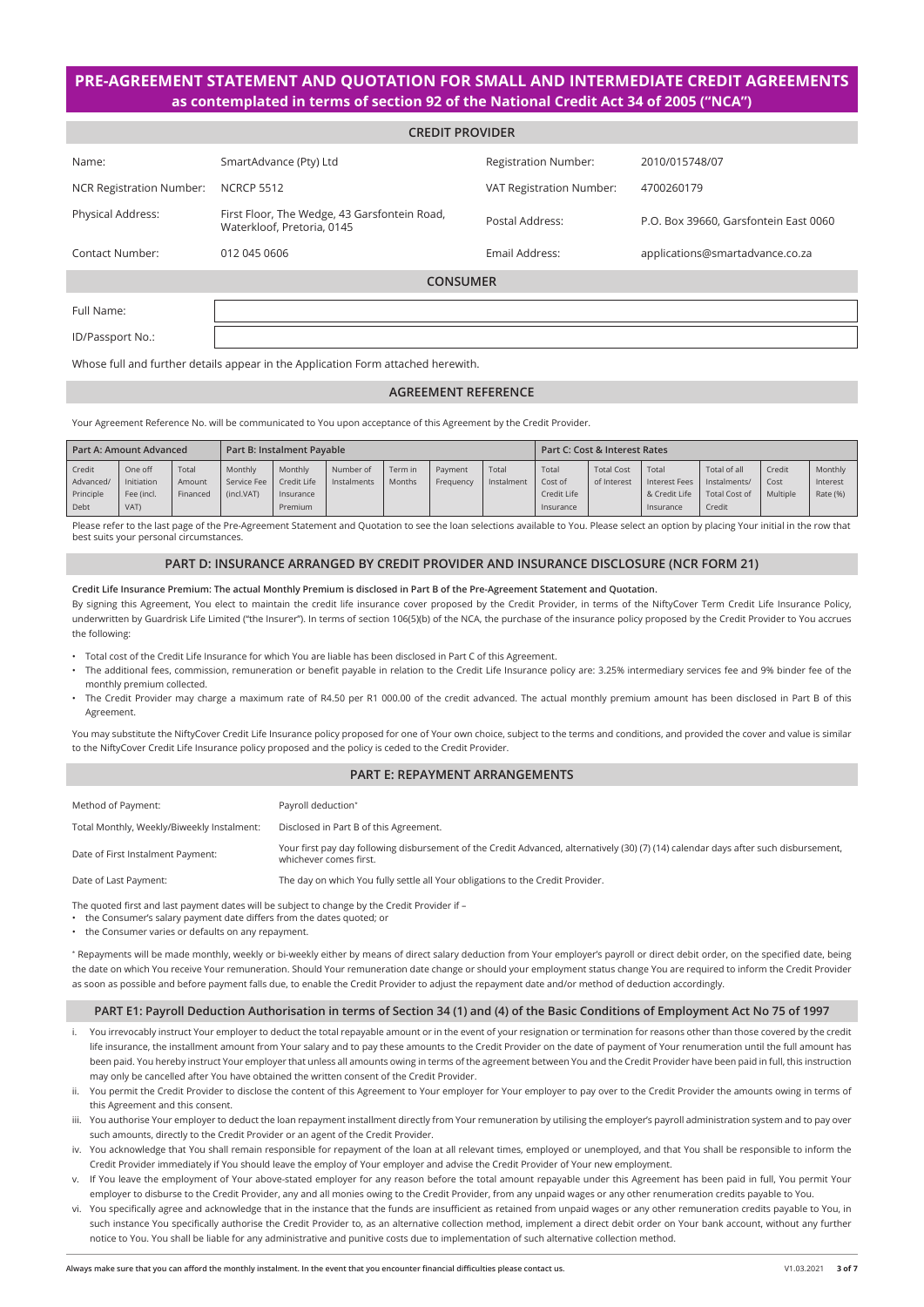# **PART E2: AUTHORITY AND MANDATE FOR PAYMENT INSTRUCTIONS**

#### **1. Authority**

| Given by (Account Holders Name): |  |
|----------------------------------|--|
| Bank Name:                       |  |
| Branch Code:                     |  |
| Account No.:                     |  |
| Type of Account:                 |  |

- You hereby authorise the Credit Provider and any of its successors-in-title or assigns, to issue and deliver payment instructions to your bank for collection against Your above mentioned account at Your above-mentioned bank (or any other account, bank or branch to which You may transfer Your account) on condition that the sum of such payment instructions will never exceed Your obligations as agreed to in the Agreement.
- This instruction commences on the date of Your first failed payroll deduction payment and shall continue until this Authority and Mandate is terminated by You by giving the Credit Provider notice in writing of not less than 20 ordinary working days, and sent by prepaid registered post or delivered to the Credit Provider's address indicated above
- The individual payment instructions so authorised to be issued must be issued and delivered as follows: monthly or weekly or bi-weekly as the case may be on the day Your salary is paid into Your account.
- In the event that the pay day falls on a Saturday, Sunday or recognised South African public holiday, then the pay day will automatically be deemed to be the Friday prior to the pay day, or any other day on which Your salary is paid into Your account by Your Employer.
- Payment instructions due in December may be debited against Your account on the 15th of December or the day on which Your Employer confirms that Your salary will be paid to You in December, unless You send a written instruction to the Credit Provider by 5th of December instructing the Credit Provider otherwise, in which event your account shall be debited on the actual pay day in December.
- The payment instructions so authorised to be issued, must carry a number, which number must be included in the said payment instructions and if provided to You should enable You to identify the Agreement on Your bank statement.
- Further, if there are insufficient funds in the nominated account to meet the obligation, the Credit Provider is entitled to track Your account and re-present the instruction for payment as soon as sufficient funds are available in Your account.
- If the Credit Provider is unable to collect a payment in any month/week, Your monthly installment and an additional installment will be deducted from Your account in the following month.
- You understand that the withdrawals hereby authorised will be processed through a computerized system provided by the South African Banks and You also understand that details of each withdrawal will be printed on Your bank statement or on an accompanying voucher. Such must contain the Agreement Reference No. set out above, which number must be included in the said payment instruction and if provided to You should enable You to identify the Agreement.
- You will not be entitled to any refund of amounts which You have withdrawn while this authority was in force, if such amount were legally owing to You.

#### **2. Mandate**

You acknowledge that all payment instructions issued by the Credit Provider shall be treated by Your above-mentioned bank as if the instructions had been issued by You personally. To: SmartAdvance (Pty) Ltd (the "Credit Provider")

#### **3. Cancellation**

You agree that although this Authority and Mandate may be cancelled by You, such cancellation will not cancel the Agreement.

#### **4. Assignment**

You acknowledge that this authority may be ceded and/or assigned to a third party if the Agreement is also ceded and/or assigned to that third party, but in the absence of such cession and/or assignment of the Agreement, this Authority and Mandate cannot be assigned to any third party.

| Date: | $\vee$<br>$\vee$                                                                                                                                                                                                                                                                                | Signature: |  | Place: |  |  |  |  |
|-------|-------------------------------------------------------------------------------------------------------------------------------------------------------------------------------------------------------------------------------------------------------------------------------------------------|------------|--|--------|--|--|--|--|
|       |                                                                                                                                                                                                                                                                                                 |            |  |        |  |  |  |  |
|       | <b>PART F: FURTHER INFORMATION ON RIGHTS AND OBLIGATIONS</b>                                                                                                                                                                                                                                    |            |  |        |  |  |  |  |
|       | 1. Should it be determined that any of the information provided by You, to determine the offer made in this quotation, was incomplete or incorrect, the Credit Provider reserves the<br>right not to proceed with or to cancel this Agreement.                                                  |            |  |        |  |  |  |  |
|       | 2. You hereby declare and acknowledge that -                                                                                                                                                                                                                                                    |            |  |        |  |  |  |  |
|       | 2.1. You have fully and truthfully disclosed all information to the Credit Provider, including Your personal information and financial obligations and commitments in order for the<br>Credit Provider to accurately conduct an affordability assessment as required by the NCA.                |            |  |        |  |  |  |  |
|       | 2.2. You are not currently in a position of over-indebtedness and by accepting the instalment and term of the loan You will not be placing Yourself in a position of over-<br>indebtedness. You are not currently under, have not applied for and are not considering applying for debt review. |            |  |        |  |  |  |  |

- 2.3. Your estate has never been placed under administration and You are not an unrehabilitated insolvent. You do not foresee any application to place Your estate under administration prior to the full repayment of Your debt under this Agreement.
- 2.4. In the event of being placed under administration (or debt counselling or sequestration) on a date after the approval of the Agreement, that all payments still due to the Credit Provider after the granting of the administration order ("future payments") shall fall within the ambit of Section 74A(2)(e)(ii) of the Magistrates Court Act No 32 of 1944 as amended and therefore excluded in terms of Section 74C(2) of the said Act and the Credit Provider shall therefore be entitled to recover all moneys still outstanding of the Agreement by means of legal action.
- 2.5. You were informed of Your rights regarding access to regular statements and have made Your selection in the Application Form.

#### **PART G: ACKNOWLEDGEMENT OF DISTRIBUTION OF PRINCIPAL DEBT**

1. You hereby authorise and instruct the Credit Provider to utilise a portion or the whole of the Principal Debt to settle the existing credit agreement/s that You have with the Credit Provider.

2. Any residual amount after such distribution will be disbursed to You.

## **This quotation is valid for a period of 5 business days from the date of this quotation, as set out on the first page of the Application Form.**

Should You choose to accept the contents hereof within the stipulated 5 business day period, please sign the Pre-Agreement Statement and Quotation below and submit the signed document, signed Terms and Conditions as well as any additional supporting documentation as requested by the Credit Provider.

| Signature: |                                                                                                                       | Name:  |  |
|------------|-----------------------------------------------------------------------------------------------------------------------|--------|--|
| Date:      | $\sim$ $-$<br>$\sim$<br>$\lambda$<br>$\sim$ $\sim$<br><b>STATE</b><br><b>STATE</b><br>M<br>$\lambda$<br>IVI<br>∼<br>◡ | Place: |  |

**This Pre-Agreement Statement and Quotation, together with the Terms and Conditions and the Application Form (together the "Agreement"), will constitute a legally binding agreement between You and the "Credit Provider" only upon acceptance thereof by the Credit Provider. Such acceptance will be evidenced by the disbursement of the Credit Advanced to You and/or the Third Party nominated by You or settlement of Your existing credit agreements with the Credit Provider.**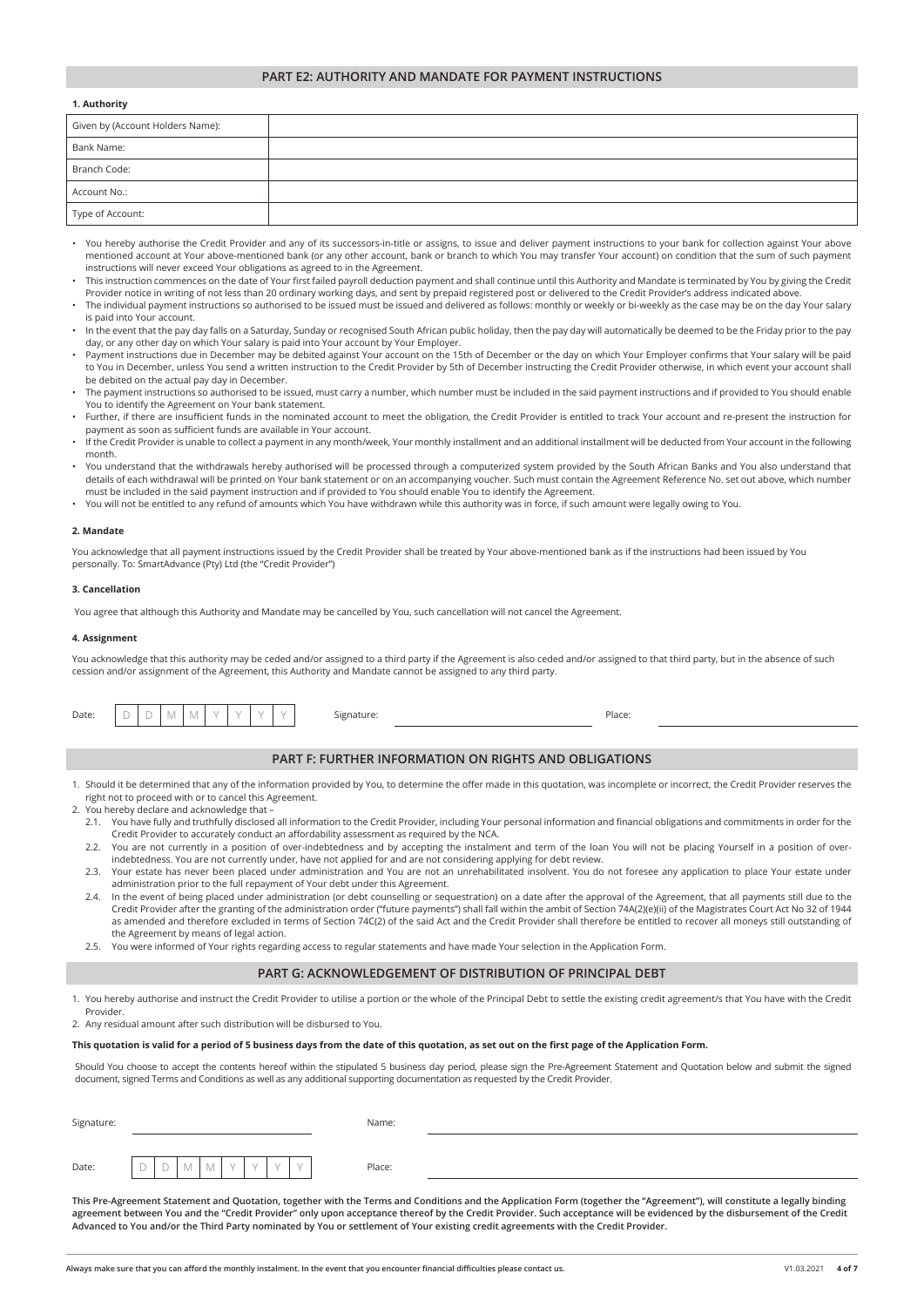# **TERMS & CONDITIONS FOR UNSECURED CREDIT**

# **1. DEFINITION**

- 1.1. In this document, unless inconsistent with the context:
	- "Agreement" means the Application, the Pre-Agreement Statement and Quotation and these terms and conditions as duly completed and signed by You or agreed with You and digitally recorded;
	- 1.1.2. "Application" means the application form (whether electronic or not) completed by or on behalf of the Consumer;
	- 1.1.3. "Consumer" or "You" means the applicant reflected on the Application form and with whom the Credit Provider may conclude a Loan Agreement;
	- 1.1.4. "Credit Provider" or "We" means SmartAdvance (Pty) Ltd with registration number 2010/015748/07, a registered Credit Provider (NCRCP 5512), situated at The Wedge, First floor, 43 Garsfontein Road, Waterkloof, Pretoria, 0145;
	- 1.1.5. "NCA" means the National Credit Act, No. 34 of 2005, together with its regulations, as amended from time to time:
	- 1.1.6. "Pre-agreement Statement and Quotation" means the pre-agreement statement and quotation as duly completed by the Consumer;
	- 1.1.7. "Parties" means collectively the Consumer and the Credit Provider and "Party" means any one of these.

# **2. INTRODUCTION**

2.1. These terms and conditions, together with the Pre-agreement Statement and Quotation, the Application and any other documentation signed by You or agreed with You and digitally recorded, will be the whole Agreement between You and the Credit Provider.

# **3. PRE-AGREEMENT STATEMENT AND QUOTATION**

- 3.1. Prior to You concluding a credit agreement with the Credit Provider, the Credit Provider will provide You with a Pre-Agreement Statement and Quotation. You will be given 5 (five) working days to decide if You want to enter into a credit agreement with the Credit Provider on the terms set out in the Pre-Agreement Statement and Quotation and these terms and conditions.
- 3.2. Where Your financial or personal circumstances or the information provided by You changes after the Pre-Agreement Statement and Quotation is given to You, the Credit Provider may refuse to enter into the credit agreement or may provide You with a revised Pre-Agreement Statement and Quotation.
- 3.3. You warrant that all information provided by You to the Credit Provider is true and correct and is sufficient for the Credit Provider to conduct an affordability analysis.
- 3.4. If You did not declare any monthly expenses, or those that You declared are lower than the Minimum Expense Norms Table contained in the Regulations to the NCA, the Credit Provider will utilise the Minimum Expense Norms Table.
- 3.5. You warrant that You have not taken up any further credit, other than that which already existed at the time of the Application.

#### **4. APPLICATION AND APPROVAL**

- 4.1. If You decide that You wish to enter into a credit agreement, on the terms and conditions set out in this Agreement, Your signature or acceptance of the Pre-agreement Statement and Quotation will constitute an offer by You to the Credit Provider to enter into such an agreement which may be accepted or declined by the Credit Provider at its discretion.
- 4.2. The Agreement will become of full force and effect upon acceptance of the offer by the Credit Provider. Payment of the Credit Advanced to or the Third Party nominated by You is evidence of the Credit Provider's acceptance.

# **5. REPAYMENT TO THE CREDIT PROVIDER**

- 5.1. If the Credit Provider accepts Your offer, the Credit Provider will pay the Credit Advanced either into Your bank account or wallet or to a third party chosen by You in the Pre-Agreement Statement and Quotation, and the Agreement will come into existence.
- 5.2. The Credit Provider will not be responsible for any damage or loss caused if the bank account details provided by You are incorrect.
- 5.3. You must make all periodic payments to the Credit Provider as and when they are due and payable in terms of this Agreement on or before the payment date without any deductions or demand.

## **6. PAYROLL DEDUCTION AUTHORISATION AND DEBIT ORDER MANDATE**

- 6.1. Repayments will be made at the frequency described in the Pre- Agreement Statement and Quotation either by means of direct salary deduction from the Consumer's salary, or direct debit order, on the Consumer's pay day.
- 6.2. Payroll Deduction Authorisation
	- 6.2.1. If the repayment is to be made by direct salary deduction by the Consumer's employer, the Consumer irrevocably instructs his/her employer to deduct the Total Instalment amount from his/her salary and to pay these amounts to the Credit Provider on the due dates until the full amount has been paid.
	- 6.2.2. The Consumer acknowledges that he/she shall remain responsible for repayment of the loan at all relevant times, employed or unemployed.
- 6.2.3. The Consumer shall immediately inform the Credit Provider in the event that he/she is no longer employed with the employer to who the payroll deduction authorization was given and shall advise the Credit Provider of his/her new employment.
- 6.2.4. It is specifically agreed, and the Consumer acknowledges that in the instance that deductable funds are insufficient, the Consumer specifically authorises the Credit Provider to, as an alternative collection method, implement a direct debit order on the Consumer's bank account, without any further notice to the Consumer. The Consumer shall be liable for any administrative and punitive costs due to implementation of such alternative collection method.
- 6.3. Debit Order Mandate
	- 6.3.1. By signing and/or accepting ,the Authority and Mandate for Payment Instructions which forms a part of the Pre-Agreement Statement and Quotation, You have authorised the Credit Provider to satisfy Your obligation by making a charge against an account held by You as per section 124 of the NCA.
	- 6.3.2. The Credit Provider shall present debit orders to Your bank on Your salary date or when funds are available in Your account. Should funds not be available at the time that the debit order is presented to Your bank, the Credit Provider may continue presenting the unpaid debit order for as long as it is permissible to do so.
	- 6.3.3. The Consumer will be liable for any and all bank or other charges incurred by the Credit Provider and/or the Consumer due to any non-payment.

# **7. DUE DATES AND PAYMENT DATES**

- 7.1. The first instalment under this Agreement shall be due on the first salary date occurring after the loan is paid to You ("first due date").
- 7.2. The salary date is the date on which Your employer pays Your salary to You.
- 7.3. All other instalments (other than the first instalment) shall become due and payable on the date on which Your salary is paid to You by Your employer, as it may change from time to time. If, for whatever reason, You are not paid a salary in any week or month (as the case may be), the instalment shall be due and payable on the date on which You were usually paid Your salary as declared in the Pre-Agreement Statement and Quotation.
- 7.4. If an instalment is not received by the Credit Provider on the date on which it is due and payable, the Credit Provider may, in its sole discretion (but shall not be obliged to), elect to write off arrear interest on overdue amounts if the full amount of the instalment is received by the Credit Provider within a reasonable time (as determined by the Credit Provider in its sole discretion) of the date on which the instalment was due and payable.

# **8. ALLOCATION OF PAYMENTS RECEIVED**

- 8.1. The Credit Provider will credit each payment (whether such payment is a full instalment, partial instalment or payment of a settlement amount) made by You under the Agreement as of the date of receipt of payment, as follows:
	- 8.1.1. firstly, to satisfy any due and/or unpaid interest charges;
	- 8.1.2. secondly, to satisfy any due and/or unpaid fees or charges (including, without limitation, credit life insurance premiums); and
	- 8.1.3. thirdly, to reduce the amount of the principal debt.

# **9. TERM AND INSTALMENTS**

- 9.1. The number of instalments and term of the loan, as set out in the Pre-Agreement Statement and Quotation, have been calculated on the basis that You will make full payment of all instalments on the due dates.
- 9.2. If You do not pay all instalments on the due dates, the Credit Provider will be entitled, without prejudice to any other rights it may have, to extend the term of the Agreement to collect any outstanding amounts and may during this extended term, charge monthly service fees and credit insurance premiums.

# **10. INTEREST**

- 10.1. The interest rate will be fixed for the full period of the Agreement.
- 10.2. The Credit Provider shall be entitled to charge interest daily. Interest will, however, only be added to the deferred amount (capital amount) once during a month.
- 10.3. Additional interest, being arrears interest, will be charged on all overdue amounts at the fixed interest rate disclosed in the Pre-Agreement Statement and Quotation and the total amount of interest, service fees and credit life insurance premiums reflected in the Pre-Agreement Statement and Quotation will increase accordingly.
- 10.4. The credit advanced to You in terms of the Agreement will be repayable to the Credit Provider together with the fees, charges and interest reflected on the Pre-Agreement Statement and Quotation.

# **11. COSTS OF CREDIT**

- 11.1. The Credit Provider will be entitled to charge and capitalise any charges permissible by the NCA to the maximum extent permitted by the NCA including, without limitation, service fees, credit insurance premiums (as contemplated in 15), default administration charges and collection costs during:
	- the term of the loan (as set out in the Pre-Agreement Statement and Quotation);
	- 11.1.2. any period for which the loan may be extended; and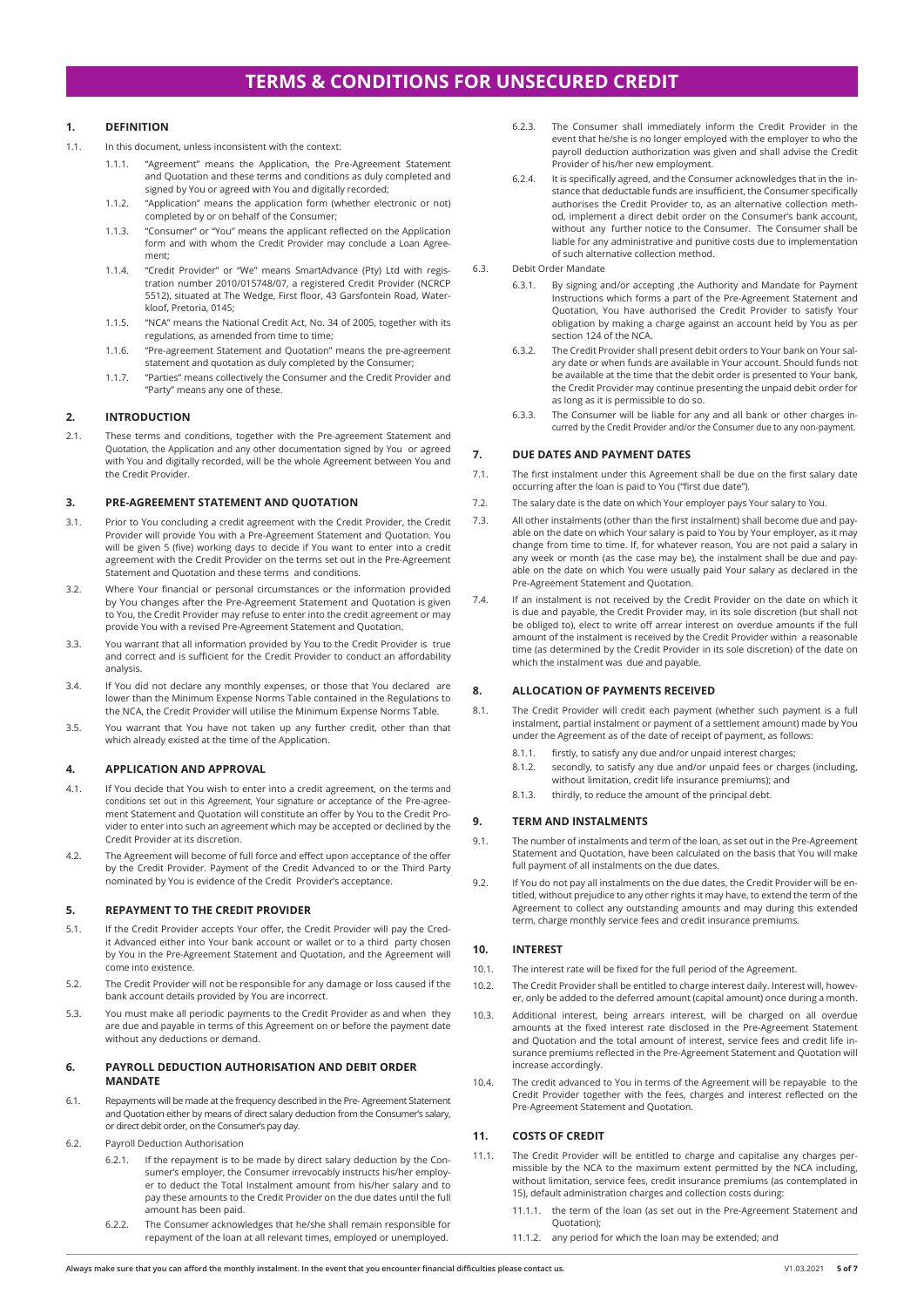- 11.2. Any tracing fees incurred by the Credit Provider will be recovered from You. All attorney's or registered debt collector costs will also be recovered from You on the attorney and client scale.
- 11.3. This clause shall survive termination of this agreement for any reason whatsoever

# **12. EARLY PAYMENT AND SETTLEMENT**

- 12.1. You may pay any amount owing to the Credit Provider in terms of the Agreement prior to the due date and without notice or penalty.
- 12.2. You may settle the Agreement early by paying the settlement amount.
- 12.3. The settlement amount is the total of the following amounts:
	- 12.3.1. the unpaid balance of the principal debt at the time of termination; and 12.3.2. the unpaid interest charges and all other fees and charges payable by You to the Credit Provider up to the settlement date.
- 12.4. To obtain the correct settlement amount, You agree to obtain a settlement quotation from the Credit Provider.

## **13. CONSUMER'S RIGHT TO TERMINATE THE AGREEMENT**

13.1. You may terminate the credit agreement at any time by paying the settlement amount to the Credit Provider in accordance with clause 12.

## **14. DEFAULT AND THE CREDIT PROVIDER'S RIGHT TO TERMINATE AGREEMENT**

- 14.1. Where the Consumer is in default, the Credit Provider may accelerate payment of all outstanding amounts due or payable under the Agreement and/ or terminate the Agreement.
- 14.2. If an Event of Default, occurs the Credit Provider may:
	- 14.2.1. in accordance with section 129 of the NCA, propose that You refer the Agreement to a debt counsellor, alternative dispute resolution agent, Consumer court or ombud with jurisdiction, with the intent that the Credit Provider and You resolve any dispute under the credit agreement or develop and agree on a plan to bring the payments under the credit agreement up to date; and
	- 14.2.2. commence legal proceedings to enforce the Agreement after (i) providing the section 129 notice referred to above or terminate the debt review in terms of section 86(10) of the NCA (as the case may be); and (ii) meet any further requirements set out in section 130 of the NCA.
- 14.3. An "Event Of Default" will include but not be limited to the following: (i) the Consumer fails to make payment of any amount payable under this Agreement on the due date thereof; (ii) the Consumer's employment is terminated for any reason; (iii) the Consumer breaches any of the provisions of this Agreement; (iv) the Consumer commits any act of insolvency; (v) the Consumer dies; (vi) the Consumer provides incorrect information; or (vi) the Consumer does anything to prejudice the Credit Providers rights in terms of the Agreement.
- 14.4. Should the Credit Provider demand immediate payment of the loan, it will not lose or be limited in any way from exercising any other rights that it may have in law.
- 14.5. No relaxation or indulgence which the Credit Provider may show to the Consumer shall in any way prejudice or be deemed to be a waiver of the Credit Provider's rights and, in particular, no acceptance by the Credit Provider of payment after due date (whether on one or more occasions) or any other NCA or omission by the Credit Provider shall preclude it from exercising any rights enjoyed by it hereunder.

## **15. CREDIT INSURANCE COVER**

- 15.1. You are required to take out a credit life insurance policy as a condition for the grant of the loan. This requirement is a material term of the agreement.
- 15.2. You can take out an insurance policy offered by NiftyCover (Pty) Ltd ("NiftyCover"), an affiliate of the Credit Provider. This policy is underwritten by Guardrisk Life Limited, a licensed life insurer in terms of the Insurance Act and an Authorised Financial Services Provider (FSP No 76) (the "Insurer") which provides for the following benefits: Death and Permanent Disability: An amount equal to, but not exceeding, the Outstanding loan amount will be paid to the Credit Provider. Retrenchment and Temporary Disability: An amount equal to Your monthly instalment under the Credit Agreement will be paid to the Credit Provider: i) for a period of 12 (twelve) months; or (ii) for the remaining repayment period of the Credit Agreement; or (iii) until You are able to earn an income or are no longer unemployed or disabled with no waiting periods, subject to the terms, conditions and exceptions of this policy. A copy of the policy will be given to You with the Pre-Agreement Statement and Quotation. You have 31 (thirty one) days to either accept or refuse the policy.
- 15.3. You have the right to waive the credit life insurance product offered by NiftyCover and to substitute it with a policy of Your own choice provided such policy is of similar cover, is acceptable and is ceded to the Credit Provider.
- 15.4. If You accept the policy offered by NiftyCover, You declare that You have been made aware of Your entitlement of Your freedom of choice regarding Your application for credit insurance and that You were able to exercise Your freedom of choice as to which insurer provides the credit life insurance product, and were not subject to any coercion or inducement as to the manner in which You exercised that freedom of choice.
- 15.5. You, as the insured life, understand, agree and, where applicable, declare that:
	- 15.5.1. any doctor, other person or institution is authorised before and after Your death to disclose any information concerning Your health, includ-

ing the results of any blood tests, to the Insurer;

- 15.5.2. You will comply with all the terms, conditions and warranties of the credit insurance policy effected pursuant to this Agreement until all amounts outstanding by You under this Agreement have been paid in full; and
- 15.5.3. You will not, whilst there is an amount outstanding by You under this agreement, without the Credit Provider's prior written consent, cancel, vary or agree to any cancellation or variation of any of the terms, conditions and warranties of any credit insurance policy, nor will You release or agree to release the insurer in terms of any such policy from its obligations thereunder
- 15.6. It is recorded for the sake of clarity that:
	- 15.6.1. in the collection of premiums, the Credit Provider, NiftyCover and/or their nominee/s acts as agent of the Insurer and not as Your agent; and
	- 15.6.2. a related party of the Credit Provider has a financial interest in the Insurer which enables the Credit Provider's related party to benefit from the overall performance of the credit insurance scheme.
- 15.7. Your insurance premiums will be billed to Your account and collected as part of Your instalment. You will only have insurance cover if the terms of Your policy are met in relation to the payment of premiums.
- 15.8. The person who assisted You with the completion of the Agreement which included reference to credit insurance is not authorised to provide any financial advice. Should You require any information on the NiftyCover policy or require financial advice, please contact us on info@niftycover.co.za

# **16. PROTECTION OF PERSONAL INFORMATION**

- 16.1. Except as provided for in this clause, the Credit Provider will not disclose any of Your information without Your express consent, unless such disclosure is lawful or required by law.
- 16.2. You consented to the Credit Provider and its various affiliates and service providers, making enquiries about Your credit record with any credit bureau, institution, person etc. to asses your application. and/or confirm and/or verify the information provided by You, and to carry out identity and fraud prevention checks and to share such information with the relevant organisations and service providers.
- 16.3. You confirm that the Credit Provider may transmit to any credit bureau data about Your Application for and the granting of credit to You pursuant to a credit agreement.
- 16.4. You consent to the Credit Provider providing credit reference agencies with regular updates about the conduct of Your accounts, including the failure to meet the agreed terms and conditions and any disputed debit orders. The Credit Provider will transmit to any credit bureau notice of any non-compliance by You with the terms and conditions of this credit agreement after giving You 20 (twenty) business days' notice of its intention in this regard. The name and contact details of the credit bureau to which the Credit Provider transmits information are Transunion: telephone 0861 482 482
- 16.5. The credit bureau to which the Credit Provider transmits information will provide a credit profile and possibly a credit score on the creditworthiness of You to third parties as provided for in the NCA.
- 16.6. You have the right in terms of the NCA to contact the credit bureau, have its credit record disclosed and correct inaccurate information.
- 16.7. Further, the Credit Provider may obtain from and may disclose any fraudulent information and/or activity by You to the South African Fraud Prevention Services ("SAFPS") and/or any similar organization. In addition, You consent to the Credit Provider furnishing information about You to affiliates of the Credit Provider which relates to or has a bearing on any suspected or proven fraudulent activity. The Credit Provider reserves the right to refer any instance of proven fraud to the SAPS and, where possible, will actively seek to prosecute those responsible.
- 16.8. You hereby direct Your bank to release any financial information that the Credit Provider may require relating to Your bank accounts. This information includes, but is not limited to:
	- 16.8.1. confirmation that You hold a banking account;
	- 16.8.2. confirmation of the banking account number, the branch at which the account is held and the type of account;
	- 16.8.3. the time period for which the banking account has been active;
	- 16.8.4. a statement relating to transactions that were conducted through the banking account;
	- 16.8.5. the balance and turnover relating to the banking account;
	- 16.8.6. the transactional history relating to the banking account;
	- 16.8.7. an item analysis and reconciliation report indicating the date on which 16.8.8. the funds are withdrawn from or deposited into the banking account;
	- and
	- 16.8.9. information relating to any other banking accounts held at the bank.
- 16.9. You consent to the Credit Provider contacting Your employer to obtain or confirm any details relating to Your employment which the Credit Provider deems relevant in protecting its rights in terms of this agreement. Among other things, the Credit Provider may in its sole discretion (but is not obliged to) confirm the status of Your employment, remuneration, date on which You get paid and the bank account into which Your remuneration is paid.
- 16.10. You further consent to the Credit Provider obtaining any of Your personal information or other information it deems relevant including information relating to Your financial status, banking details, credit record, payment history, residential and work address from any third party to assess Your Application and/or verify the information provided by You, and carrying out identity and fraud prevention checks and to share information with relevant organisations and service providers.